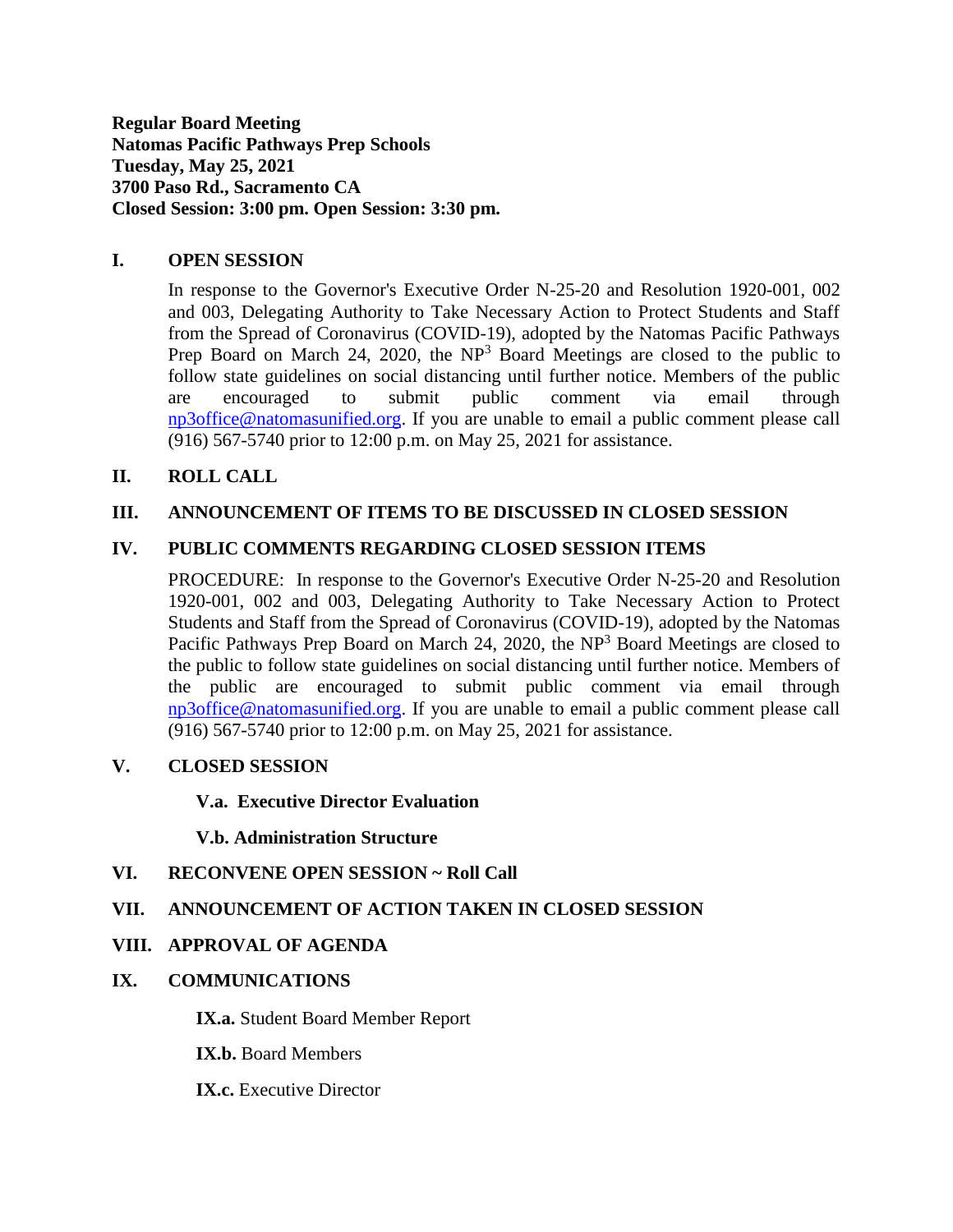### **X. PUBLIC COMMENTS**

PROCEDURE: Regarding Items on the Agenda: In response to the Governor's Executive Order N-25-20 and Resolution 1920-001, 002 and 003, Delegating Authority to Take Necessary Action to Protect Students and Staff from the Spread of Coronavirus (COVID-19), adopted by the Natomas Pacific Pathways Prep Board on March 24, 2020, the  $NP<sup>3</sup>$ Board Meetings are closed to the public to follow state guidelines on social distancing until further notice. Members of the public are encouraged to submit public comment via email through **np3office@natomasunified.org**. If you are unable to email a public comment please call (916) 567-5740 prior to 12:00 p.m. on May 25, 2021 for assistance.

# **XI. CONSENT ITEMS**

## **XI.a. Approve the December 8, 2020 Regular Board Meeting Minutes**

### **XI.b. Personnel**

## **Resignations –**

Ashley Linanne, Elementary Teacher, 1.0 FTE Ilana Greenstein, Elementary Teacher, 1.0 FTE Courtney Carvalho, Elementary IA, 6 hr. DeAndre Berry, Middle School Math, 1.0 FTE Victor Zerpa, Middle School PE, 1.0 FTE

### **Retirement**

Robert Hagarty, High School, Social Studies 1.0 FTE

### **Reclassfications**

Karen Mattern, Elementary teacher 1.0 FTE to Elementary Reading Specialist 1.0 FTE

Melissa Maccini, Elementary teacher .75 FTE to 1.0 FTE Michael Maccini, High School Substitute to High School Math 1.0 FTE Stacey Asher, .5 FTE High School Math/.5 FTE High School Instructional Coach to 1.0 FTE High School Assistant Principal

# **New Hires**

Kory Darlington – Elementary Teacher 1.0 FTE Joshua Jenkins – Elementary Teacher 1.0 FTE Paul Pineda – Elementary Teacher 1.0 FTE Kylie Welch – Elementary Teacher 1.0 FTE Maikou Yang – Middle School Math 1.0 FTE Heather Rodriguez – Middle School English 1.0 FTE Sasha Guzman – High School Social Studies 1.0 FTE Kellen Thompson – High School Social Studies 1.0 FTE Victor Zerpa – High School Math 1.0 FTE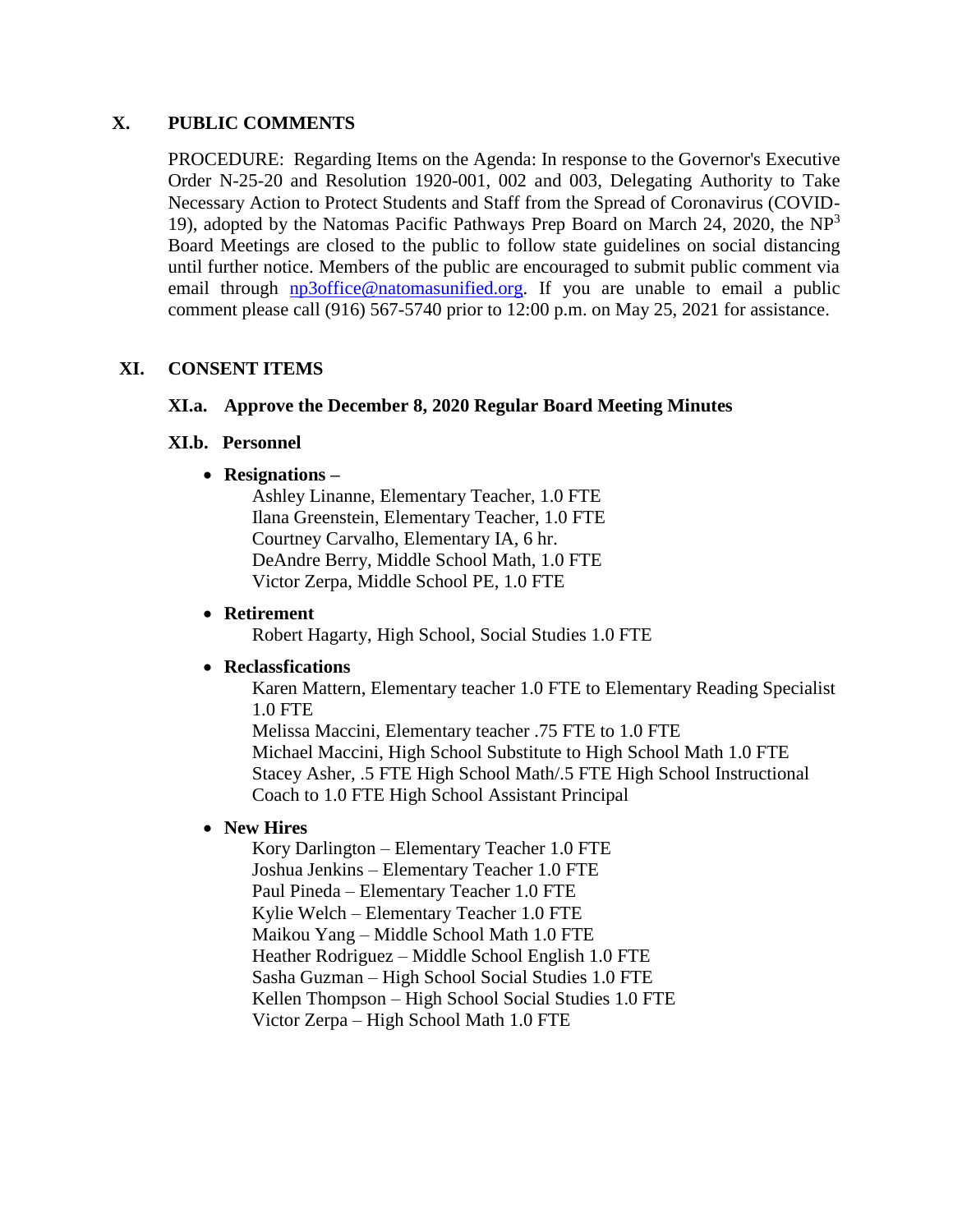#### **XII. PRESENTATION**

#### **XII.a. Principal's Report**

**Recommended Motion:** The Board is asked to receive the NP<sup>3</sup> Principal's Report as submitted.

### **XII.b**. **2020 – 21 Enrollment Update**

**Speaker:** Sharon Maccini, Deputy Director

**Recommended Motion:** The Board is asked to receive a presentation regarding 2021-22 enrollment projections and current 2020 – 21 enrollment.

#### **XII.c. Elementary Construction for Del Paso Campus**

**Speaker:** Tom Rutten

**Recommended Motion:** The Board is asked to receive information regarding new construction for the Elementary campus at the Del Paso Rd. site.

### **XIII. ACTION ITEM**

### **XIII.a. Approve the Revised 2021 - 22 School Calendar**

#### **Speaker:** Tom Rutten

**Recommended Motion:** The Board is as to accept and approve the revised  $2021 - 22$ school calendars for Natomas Pacific Pathways Prep Elementary, Middle and High School.

### **XIII.b. Approve the 2021 - 22 Revised Certificated Salary Schedule.**

#### **Speaker:** Tom Rutten

**Recommended Motion:** The Board is asked to accept and approve the 2021 – 22 revised Certificated Salary Schedule. The new schedule maintains our commitment to compensation 5% above Natomas Unified.

### **XIII.c. Approve the 2021 -22 Revised Counselor Salary Schedule**

#### **Speaker:** Tom Rutten

**Recommended Motion:** The Board is asked to accept and approve the 2021 – 22 revised Counselor Salary Schedule. The new schedule maintains our commitment to compensation 5% above Natomas Unified.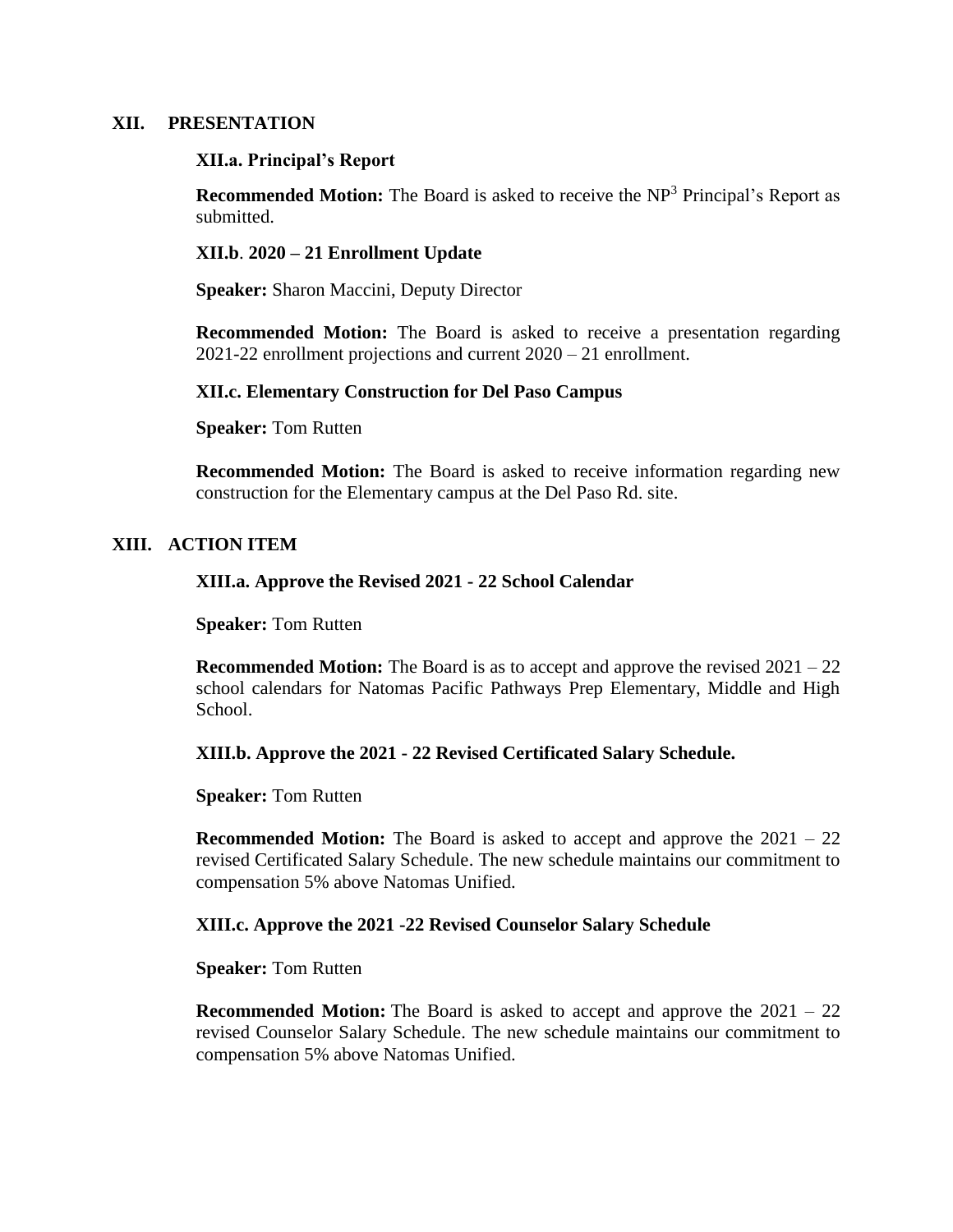### **XIII.d. Approve the 2021 – 22 Revised Classified Salary Schedule**

**Recommended Motion:** The Board is asked to accept and approve the 2021 – 22 revised Classified Salary Schedule. The new schedule maintains our commitment to compensation 5% above Natomas Unified.

## **XIII.e. Approve the Management position of Associate Director**

**Speaker:** Tom Rutten

**Recommended Motion:** As part of the restructuring of the  $K - 12$  Administrative Team the Board is asked to accept and approve the position of Associate Director.

## **XIII.f. Approve the Management position of Director of Instruction and Curriculum K-12.**

**Speaker:** Tom Rutten

**Recommended Motion:** As part of the restructuring of the  $K - 12$  Administrative Team the Board is asked to accept and approve the position of Director of Instruction and Curriculum  $K - 12$ .

## **XIII.g. Approve the 2021 – 22 Management Salary Schedule**

**Speaker:** Tom Rutten

**Recommended Motion:** The Board is asked to accept and approve the 2021 – 22 Management Salary Schedule, revised to include the newly created positions. All other positions remain unchanged and the schedule maintains our commitment to compensation 5% above Natomas Unified.

### **XIII.h. Approve the 2021 NP<sup>3</sup> Annual Financial Review**

**Speaker:** Tom Rutten

**Recommended Motion:** The Board is asked to accept and approve the 2021 NP3 Elementary, Middle and High School Financial Review as presented to the NUSD Board on May 12, 2021.

## **XIII.i. Approve the 2021 NP3 Elementary, Middle and High School Local Indicators.**

**Speaker:** Tom Rutten

**Recommended Motion:** The Board is asked to accept and approve the 2021 Local Indicators as submitted.